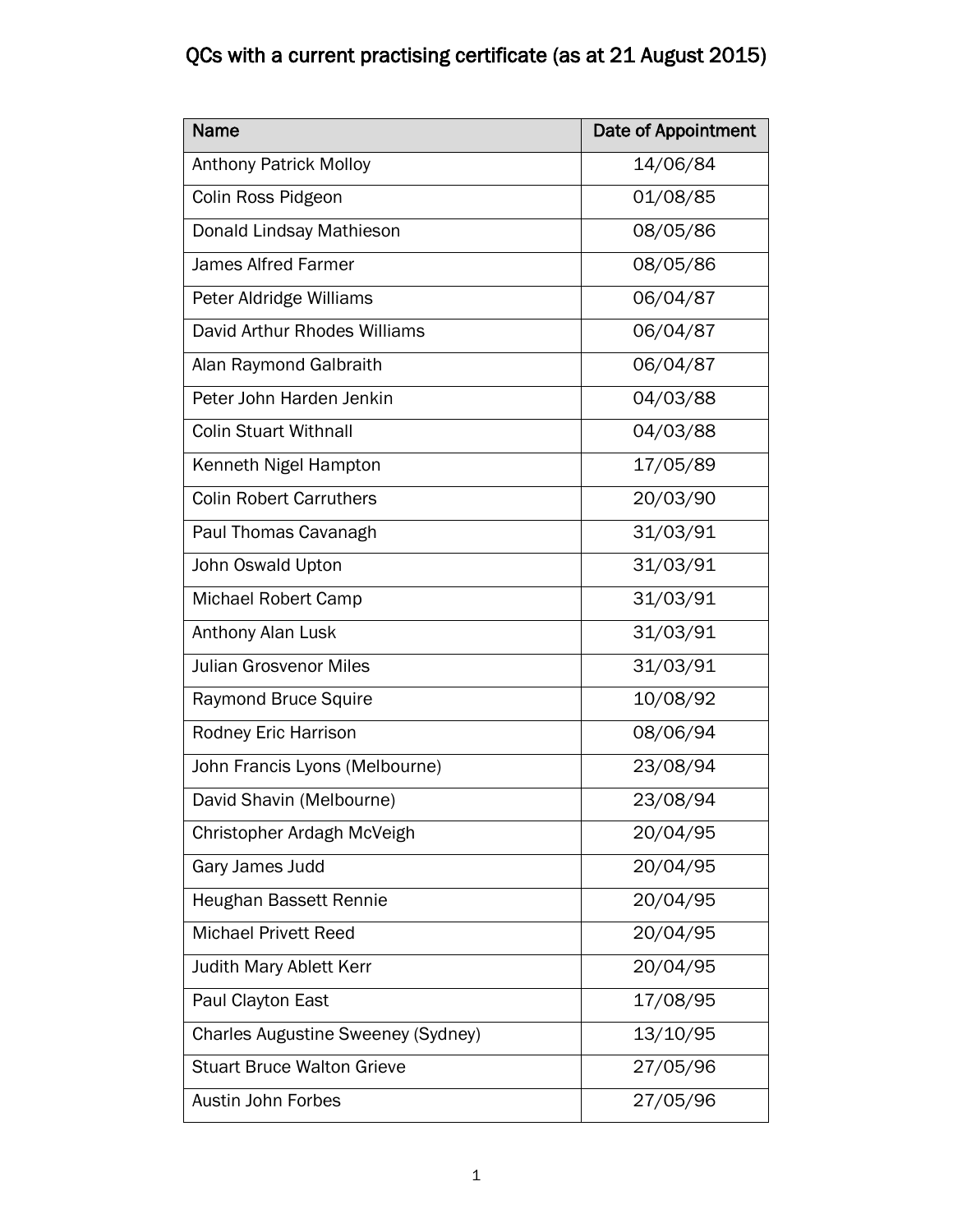| <b>Name</b>                       | Date of Appointment |
|-----------------------------------|---------------------|
| Nicholas Richard William Davidson | 27/05/96            |
| John Richard Billington           | 27/05/96            |
| Paul Joseph Davison               | 27/05/96            |
| <b>Denese Rosemary Bates</b>      | 27/05/96            |
| <b>Howard Carisbrooke Keyte</b>   | 24/06/97            |
| John Grayson Rowan                | 24/06/97            |
| Helen Ann Cull                    | 24/06/97            |
| Christopher John Hodson           | 26/05/98            |
| lan Ronald Millard                | 26/05/98            |
| Royden John Somerville            | 26/05/98            |
| Robert John Katz                  | 26/05/98            |
| Anthony Cuthbert Hughes-Johnson   | 26/05/98            |
| Noel Wallace Ingram               | 16/05/99            |
| Kristy Pearl McDonald             | 16/05/99            |
| <b>Thomas Crowley Weston</b>      | 16/05/99            |
| <b>Peter Donald McKenzie</b>      | 06/06/00            |
| <b>Paul Gerard Mabey</b>          | 06/06/00            |
| David Graham McGee                | 06/06/00            |
| Robert (Bruce) Stewart            | 06/06/00            |
| <b>Richard Spencer Clarke</b>     | 20/05/02            |
| Andrew Hawksworth Brown           | 20/05/02            |
| <b>Donald Leslie Stevens</b>      | 20/05/02            |
| Anne Elizabeth Hinton             | 20/05/02            |
| Mary Therese Scholtens            | 20/05/02            |
| <b>Grant Maxwell Illingworth</b>  | 16/05/03            |
| Philip James Morgan               | 16/05/03            |
| David John Goddard                | 16/05/03            |
| <b>Michael Grant Ring</b>         | 27/07/04            |
| Albert Harison (Harry) Waalkens   | 27/07/04            |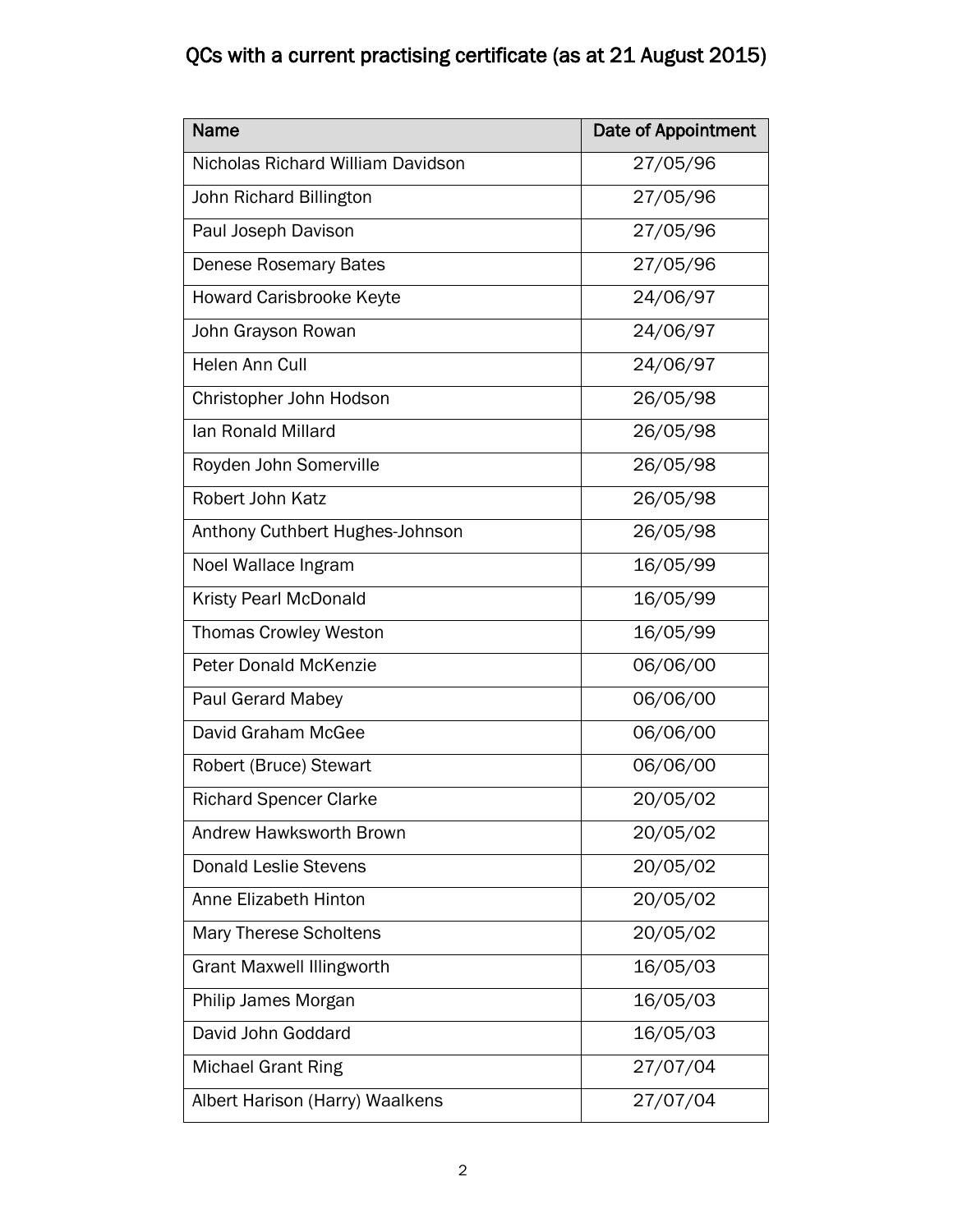| <b>Name</b>                                      | <b>Date of Appointment</b> |
|--------------------------------------------------|----------------------------|
| Miriam Rose Dean                                 | 27/07/04                   |
| <b>Francis Morland Robin Cooke</b>               | 27/07/04                   |
| Tómas Williamson Harper Kennedy-Grant            | 19/07/05                   |
| David Paul Hearmon Jones                         | 19/07/05                   |
| <b>John Frederick Burrows</b>                    | 19/07/05                   |
| <b>Brian Paul Keene</b>                          | 21/05/06                   |
| <b>Bruce Dwight Gray</b>                         | 21/05/06                   |
| John Livingston Marshall                         | 14/05/07                   |
| <b>Matthew Eugene Casey</b>                      | 14/05/07                   |
| Stephen John Mills                               | 14/05/07                   |
| <b>Robert Macrae Lithgow</b>                     | 14/05/07                   |
| <b>Christopher Thomas Gudsell</b>                | 14/05/07                   |
| Susan Wendy Hughes                               | 14/05/07                   |
| Nicholas Allen Till                              | 14/05/07                   |
| Deborah Anne Tohill Hollings                     | 14/05/07                   |
| Campbell Alan McLachlan                          | 14/05/07                   |
| Karen Louise Clark                               | 14/05/07                   |
| Geoffrey Winston Russell Palmer                  | 01/10/08                   |
| David Jonathan Heaney                            | 01/10/08                   |
| <b>Jack Edward Hodder</b>                        | 01/10/08                   |
| Marion Jan McCartney                             | 01/10/08                   |
| Judith Christine Gordon                          | 01/10/08                   |
| Christopher Francis Finlayson (Attorney-General) | 10/12/12                   |
| Michael Richard Heron (Solicitor-General)        | 10/12/12                   |
| Philip Humphrey Brett Hall                       | 16/05/13                   |
| <b>Terence George Stapleton</b>                  | 16/05/13                   |
| <b>Richard James Buxton Fowler</b>               | 16/05/13                   |
| Simon Robert Jefferson                           | 16/05/13                   |
| <b>Trevor John Shiels</b>                        | 16/05/13                   |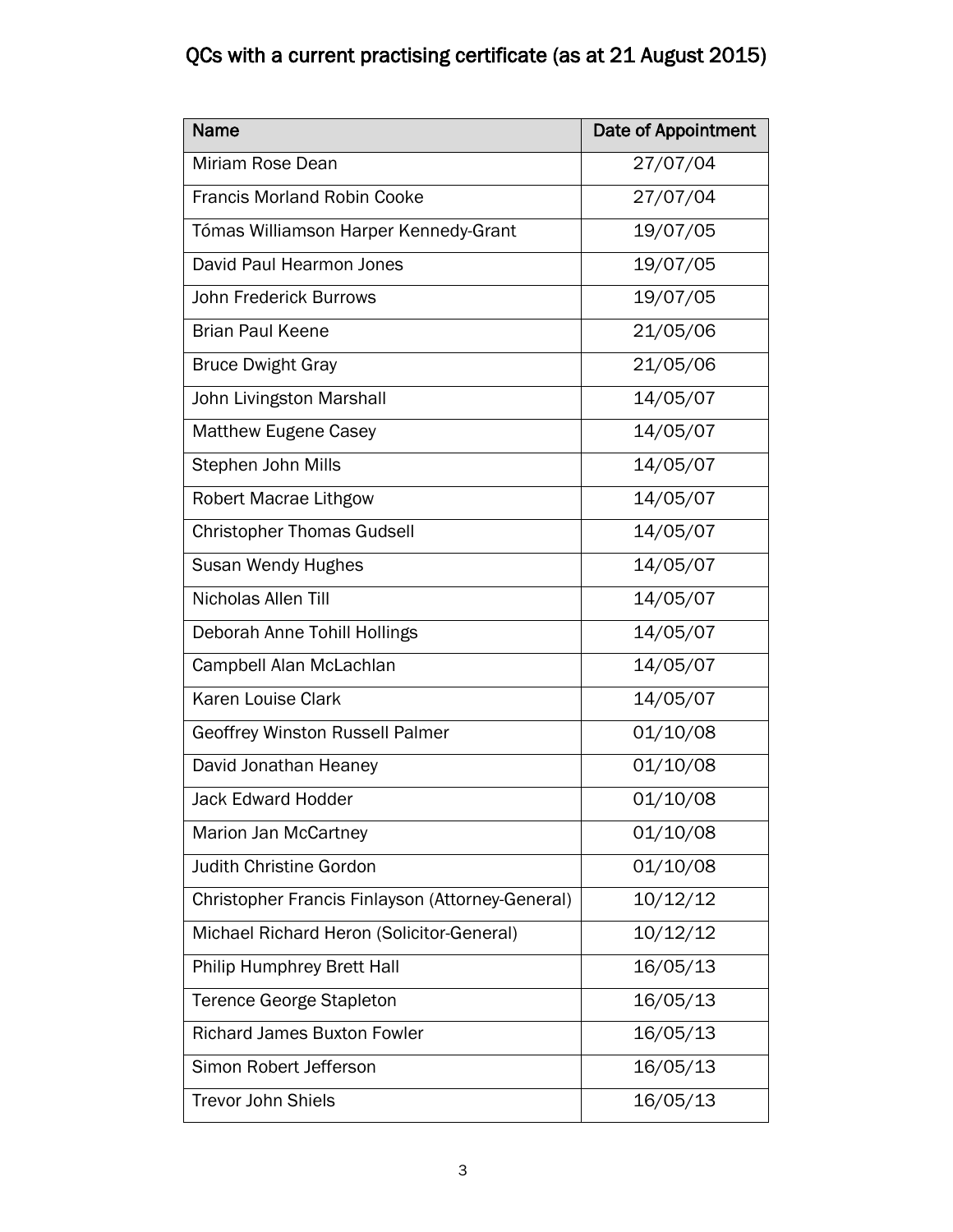| Name                              | Date of Appointment |
|-----------------------------------|---------------------|
| <b>Paul Edmund Dacre</b>          | 16/05/13            |
| <b>Elwin Russell Fairbrother</b>  | 16/05/13            |
| Frances Mary Joychild             | 16/05/13            |
| Nathan Stanley Gedye              | 16/05/13            |
| Peter Bruce Churchman             | 16/05/13            |
| Peter George Watts                | 16/05/13            |
| <b>Justin Bane MacRae Smith</b>   | 16/05/13            |
| Graham John Kohler                | 16/05/13            |
| <b>Matthew Alexander Muir</b>     | 16/05/13            |
| Gillian Mary Coumbe               | 16/05/13            |
| Leslie John Taylor                | 16/05/13            |
| Kathryn Gail Davenport            | 16/05/13            |
| <b>Matthew Nicholas Dunning</b>   | 16/05/13            |
| Philip George Skelton             | 16/05/13            |
| David John Chisholm               | 16/05/13            |
| John Chester Pike                 | 16/05/13            |
| <b>Christine Mary Meechan</b>     | 16/05/13            |
| <b>Clive Lincoln Elliott</b>      | 16/05/13            |
| Jonathan Heyward McDouall Eaton   | 16/05/13            |
| Daniel Hugh McLellan              | 16/05/13            |
| Neil Ross Campbell                | 16/05/13            |
| Peter Frederick Whiteside         | 01/06/14            |
| <b>Matthew Fairfax McClelland</b> | 01/06/14            |
| <b>Russell Ernest Bartlett</b>    | 01/06/14            |
| <b>Paul Thomas Rishworth</b>      | 01/06/14            |
| Antonia Christina Maria Fisher    | 01/06/14            |
| Marie Jeanette Dyhrberg           | 01/06/14            |
| Anita Chan                        | 01/06/14            |
| Paul James Radich                 | 01/06/14            |